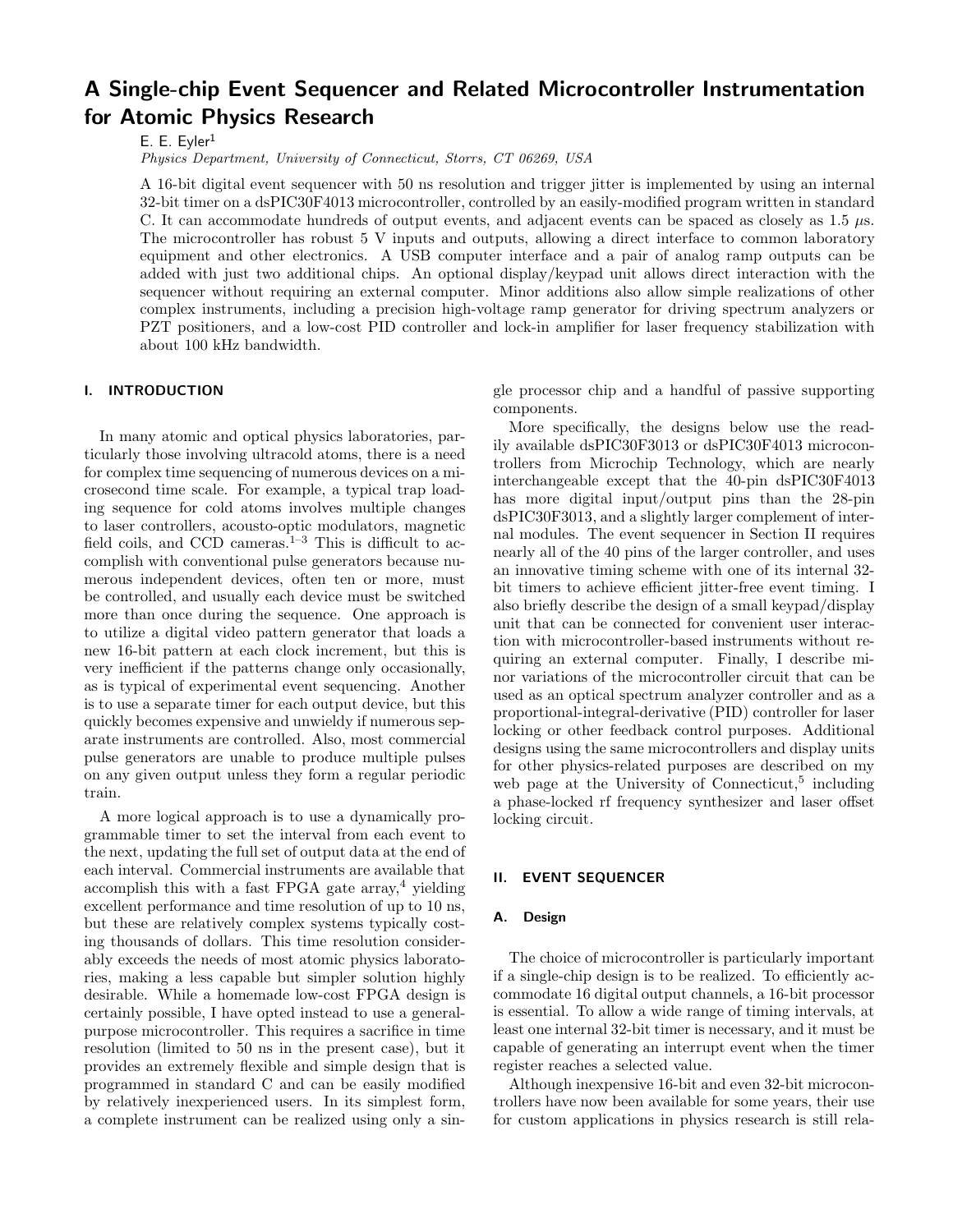

FIG. 1. Flow diagram for the sequence generator. The 32-bit timer is clocked continuously at 20 MHz, and is automatically reset, without stopping, when a matching event occurs.

tively uncommon, perhaps because 8-bit microcontrollers are more familiar and have a wider base of developed software. The dsPIC30F series from Microchip Technology is especially useful because of several very convenient features, a few of them unique:

- They have a full 16-bit instruction set optimized for use with a C compiler, eliminating the need for direct assembly-language programming. It includes a powerful set of fast Digital Signal Processing (DSP) instructions. An excellent compiler and software development environment is free for academic users.<sup>6</sup>
- Despite their low cost (typically \$4 to \$10 USD), these controllers have a full array of internal peripherals such as serial ports, timers, oscillators, and prioritized interrupt controllers. Once programmed, the peripherals operate autonomously from the main processor, so they require no programmed timing loops, and will never miss a clock cycle.
- When operated from a 5 V supply, they are fully compatible with traditional five-volt TTL logic levels, the most common digital signal convention in research laboratory equipment. Operation from 3.3 V or 3.6 V is also possible.
- Unlike many of the newest designs, several dsPIC30F processors are available with 28-pin or 40-pin dual-inline (DIP) packaging, making them convenient for breadboard use and for projects assembled by inexperienced students.

The basic logic of the event sequencer is shown in Fig. 1, and a full schematic diagram in Fig. 2. A 10.000 MHz quartz crystal (ECS 100-18-4X) is used with the builtin oscillator driver and phase-locked-loop (PLL) of the dsPIC30F4013 to produce a 20 MHz time base. This clock sets the instruction cycle time to 50 ns, and is also used to clock an internal timer comprising registers TMR3:TMR2, used in a hardware-supported 32-bit mode. The sequencer program is initialized by loading a data table from the internal EEPROM flash memory of the dsPIC chip. After waiting for an optional interrupt-driven hardware trigger on the INT2 pin, the program sends out the initial digital pattern, loads the "period register" pair PR3:PR2 with the interval until the next event, and starts the timer. When the timer TMR3:TMR2 reaches the value set in PR3:PR2, it generates an interrupt and automatically resumes counting from a value of zero, without missing a clock cycle. At this point the program must send out the next digital output pattern, then load PR3:PR2 with the next time interval. The key design requirements are to accomplish this process with deterministic execution times, so that the interval between an interrupt and the corresponding digital output never varies, and to do it quickly, so that the period register is loaded before the next event is scheduled to occur. As long as this is done successfully, the timing remains entirely synchronous and independent of program execution. This process is repeated for each time-delay event until the entire output sequence is complete, after which the program can optionally loop back to restart the entire process.

The full C-language source code of the "PatternGen" program is available on the author's web page,<sup>5</sup> and occupies just 13% of the 48K program memory. To ensure deterministic program execution, the program is entirely self-contained and free of "housekeeping" tasks, and it assigns to the timer interrupt the highest processor interrupt priority, so it will be serviced immediately even if a lower-priority interrupt event is already in progress. The program is compiled on an external PC, and an inexpensive Microchip PICKit 2 programmer is used to transfer the compiled program to the microcontroller. The programmer uses a USB interface on the PC, and requires only a simple six-pin header on the microcontroller circuit card. The 1K EEPROM flash memory of the microcontroller can store up to 166 six-byte entries, each comprising a 16-bit digital output pattern and a 31-bit time delay count to the next event, specified in units of 50 ns. If more than 166 events are needed, the unused 86% of the reprogrammable internal program memory could be used to store a much larger data table, at the cost of slightly slower execution and some additional complexity in the PatternGen program.

The program includes support for a serial interface that can be used to transfer a new data table from an external computer, and also includes support for a custom keypad/display unit, described below, that can be used to monitor or change the operating status. Since the program is written entirely in standard C it can easily be modified to include other specialized capabilities and interfaces. For example, it would be very easy to include repetitive sub-cycles of arbitrary complexity, or to add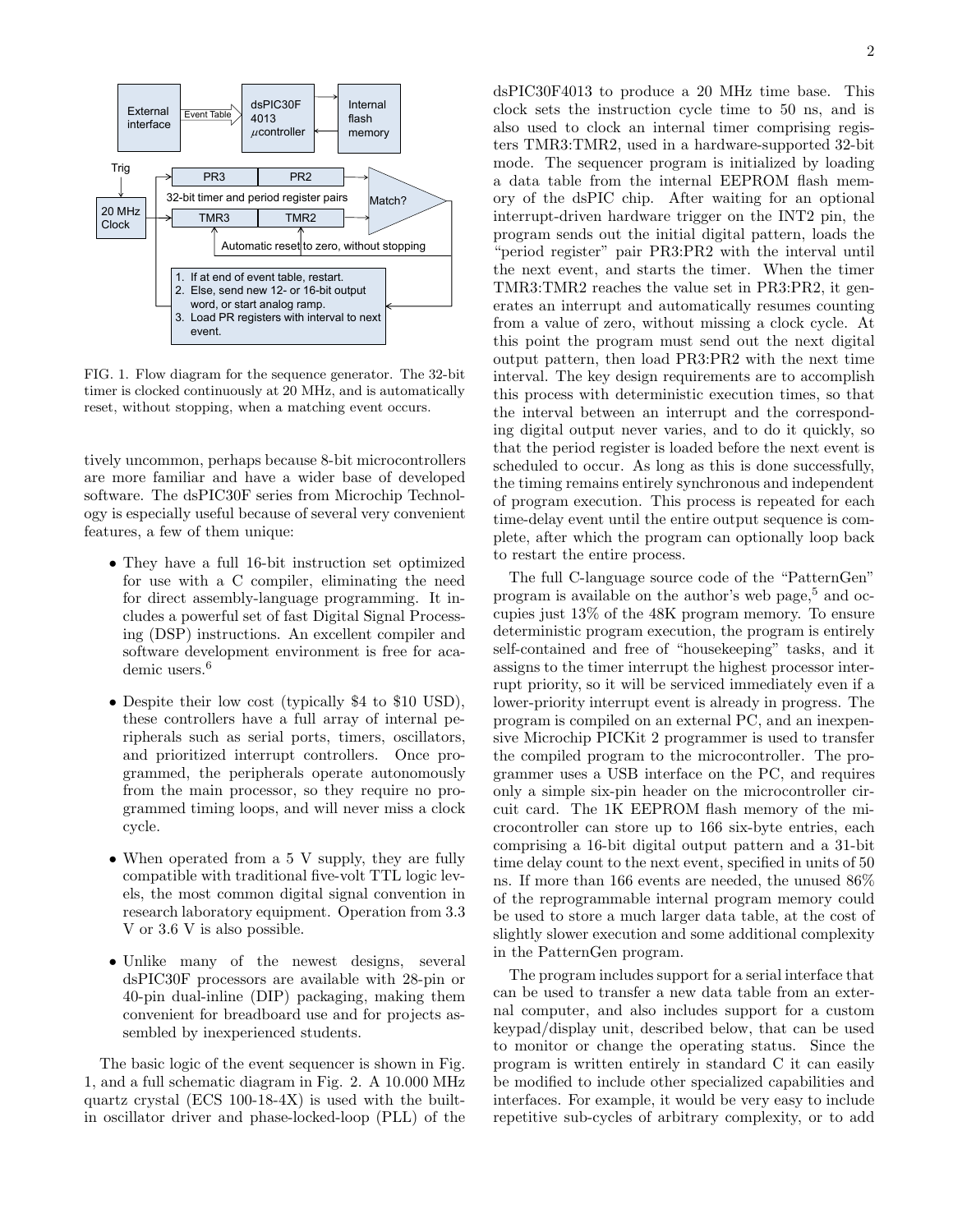

FIG. 2. Schematic diagram of the sequence generator. The USB-to-serial converter and D-A converter are optional. The six-pin header (J3) allows in-circuit reprogramming of the microcontroller using a Microchip PICKit2 programmer.

additional triggering events that will cause the sequence to pause until an external trigger occurs. Even greater flexibility is possible without modifying the circuit itself if the software is modified to alter the functions of the processor pins. For example, any of the first several pins normally used for Port B digital outputs (pins 2-10) can be reconfigured as analog inputs and used with the controller's built-in 12-bit analog-to-digital converter.

The schematic diagram in Fig. 2 includes both the basic circuit and three optional support components that increase its utility. The basic device consists of the dsPIC microcontroller plus a quartz crystal, a six-pin programming header, two connectors for the I/O signals, and a few capacitors. The first supporting component is a low-dropout voltage regulator that allows operation from a semi-regulated 6 V or 9 V wall-plug power supply. The second is an inexpensive two-channel 12-bit digitalto-analog converter (DAC), Microchip MCP4822, which provides a pair of analog outputs. The DAC is supported in the PatternGen program by using a special flag bit in the data table entries, the high bit of the time interval word, to indicate that the entry is actually a special 12-byte event definition. One such "special event" allows direct analog outputs and another initiates an analog ramp, in which interrupts from timer TMR1 of the dsPIC trigger a periodic series of DAC updates. This ramp can proceed concurrently with new digital output

events, as can be seen in Fig. 3. Finally, the schematic diagram incorporates a small USB-to-serial converter module, DLP Design model DLP-USB232R, that allows USB communication with external computers. While the circuit can be successfully operated even on a breadboard, a convenient 6 *×* 9 cm printed circuit board has been designed that accommodates these components together with screw terminals blocks for the output pins, two indicator LEDs, and a connector for the optional keypad/display unit. Design information is available on the author's web page.<sup>5</sup>

#### **B. Sequencer Performance**

Figure 3 shows an oscilloscope recording of two channels from a typical event sequence, one digital and the other analog. The analog outputs have a full scale of 4.096 V, with a typical temperature coefficient of 45 ppm/ $\degree$ C and a resolution of 1 mV determined by the 12-bit DAC range.

The time base accuracy of the sequencer is determined by the 10 MHz quartz crystal oscillator comprising Y1, C4, and C5 in Fig. 2, together with the internal PLL of the dsPIC. By slightly adjusting the value of capacitor C4 within the range of 15-30 pF, the clock frequency can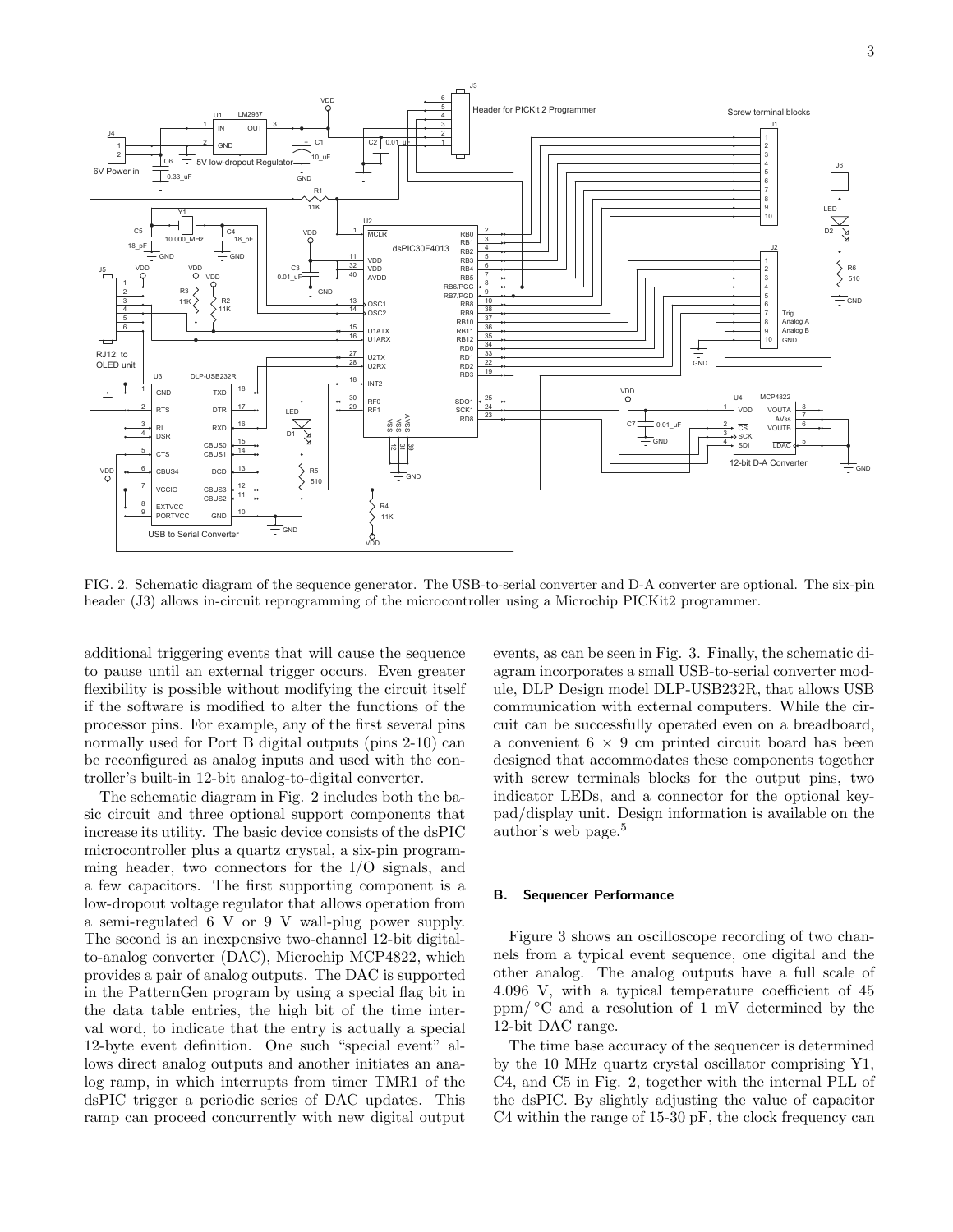

FIG. 3. Oscilloscope data, showing a complex digital pattern on one of the 16 digital output lines, together with a concurrent analog ramp from one of the two DAC outputs. The upper (digital) trace is reduced by a factor of five and shifted vertically for clarity.

be tuned to an accuracy of about 20 ppm, and it is typically stable to several ppm over a period of months. The clock jitter is negligible — the manufacturer's specifications imply that the PLL jitter does not exceed 0.083 ns for the frequencies used in this design.<sup>7</sup> The time resolution of the sequencer is equal to the instruction cycle time, which 50 ns for the present design, or 33.3 ns for the maximum dsPIC30F instruction clock speed of 30 MHz. The trigger jitter is one clock cycle, since an external trigger would usually be asynchronous with the instruction clock. However, subsequent time intervals accumulate no additional error from jitter. They also have no measurable jitter relative to one another, since the timer interrupt request is synchronous with the processor clock, and the interrupt latency for the dsPIC30F microcontrollers is exactly four instruction cycles except under unusual circumstances.<sup>8</sup> The present version of the PatternGen program does not include any of the instructions that could cause this non-deterministic interrupt response to occur. Even if such instructions were added, the effect would be only to delay a single event by 50 ns, with no cumulative error in the overall sequence.

Another important consideration is the minimum possible interval between successive events. This is determined by the time needed to process the timer interrupts, which includes retrieving and writing the next data output, reloading the PR3:PR2 period register, and saving and restoring the registers needed to allow resumption of the interrupted program activity. To make sure that this time is minimized, I have closely examined the assembly code generated by the C compiler for the interrupt processor and fine-tuned the program code. Table I shows the resulting delay times for each type of event supported by the present program, based on direct measurements

TABLE I. Times required for interrupt processing for digital output patterns and various analog outputs.

| Event type                              | Time $(\mu s)$ |
|-----------------------------------------|----------------|
| 16-bit digital pattern                  | 1.8            |
| 13-bit digital pattern (without Port D) | 1.5            |
| 1-Channel DAC output                    | 3.1            |
| 2-Channel DAC output                    | 6.7            |
| DAC ramp initiation                     | 3.5            |

with an oscilloscope. For 16-bit digital outputs the minimum time between events is 1.8 *µ*s, which is reduced to 1.5 *µ*s if 13-bit outputs are used. This is because a 13-bit output can be achieved with a single write instruction to Port B of the microcontroller, while a 16-bit output requires separately writing the three highest bits to Port D. As shown in the table, analog outputs take considerably longer because of the time needed to write a 16-bit command word to the external DAC chip through an SPI serial interface. Surprisingly, the initiation of an analog ramp, rather than a static analog value, requires very little additional time. This is because the ramp startup requires only a series of write commands to internal registers, which start an additional internal timer that clocks subsequent ramp updates.

## **III. RELATED INSTRUMENTATION**

#### **A. Detachable display/keypad Unit**

To provide a compact keypad/display unit that can be used interchangeably with many different microcontroller-based circuits, a unit was designed combining a 16-button keypad (All Electronics model KP-23) with a small color OLED display module (4D Systems *µ*OLED-160-G1SGC).<sup>9</sup> They are housed together in an 8 x 15 cm plastic enclosure, Bud HH-3600-B, intended for handheld use. The display can accommodate up to 16 lines of text or a mixture of text and graphics, the latter especially useful for displaying error signals in laser frequency locking applications. A dedicated microcontroller (Microchip PIC24FJ16GA002) is used to scan and debounce the keypad and to multiplex together the display and keypad signals into a single serial port. This is a 16-bit controller that is code-compatible with the dsPIC30F series, except that it is lacking a DSP unit. The schematic diagram and printed circuit board design, as well as photographs of the device, are available at the author's website. The unit is interfaced to stand-alone microcontrollers via a 4-wire connection (power, ground, transmit, and receive) through a standard RJ-12 telephone jack. An example of this interface appears as connector J5 in Fig. 2.

A simple but flexible parameter editor for this unit has been written that runs as part of the main program on the host instrument's microcontroller. It allows the user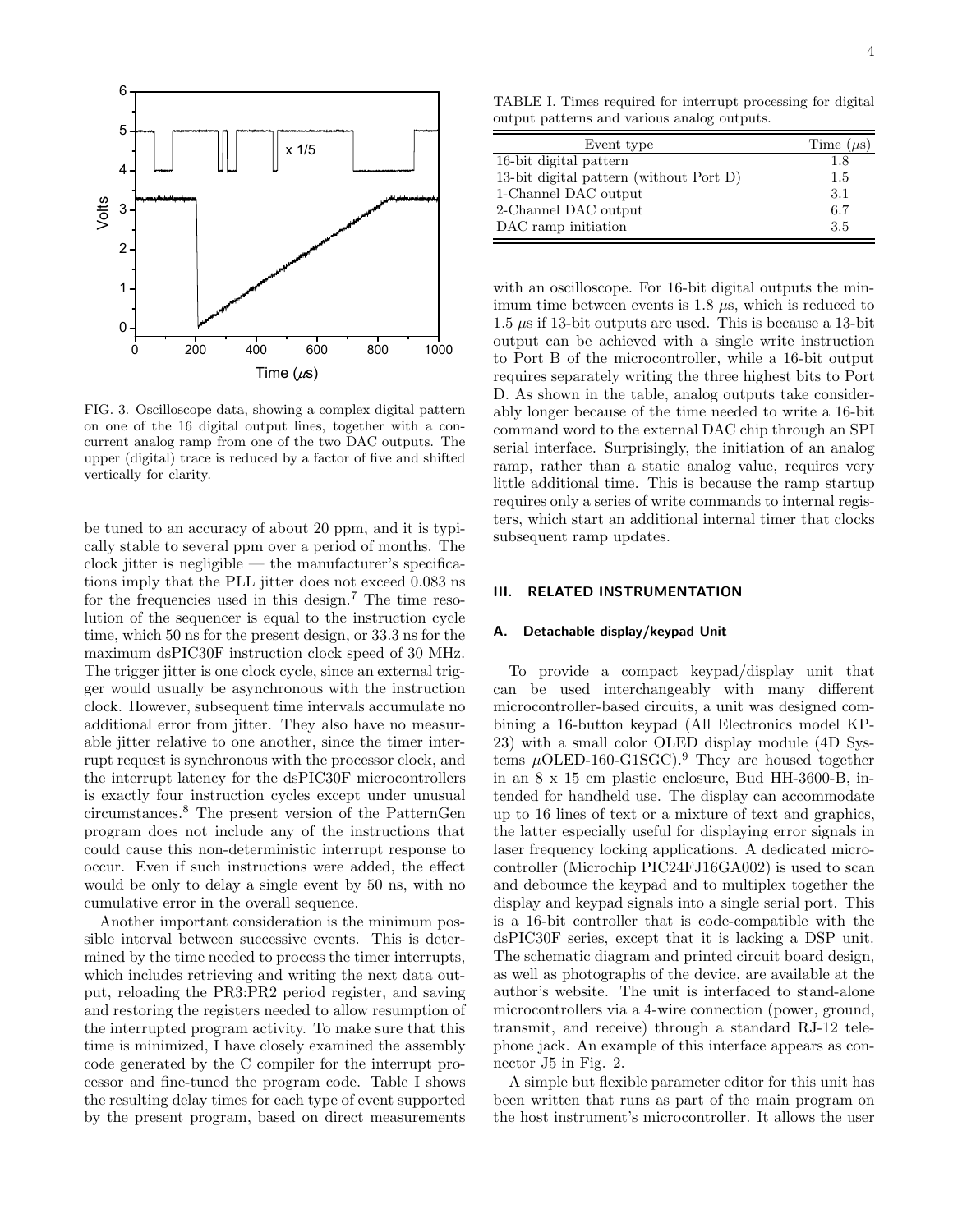

FIG. 4. Schematic diagram for the additions to Fig. 2 needed to realize a spectrum analyzer/PZT driver.

to display and modify control parameters appropriate to each application, such as voltage ranges, time constants, and triggering modes. Numerical values can be modified either by direct entry or by up-down arrow keys. An auto-scaling graphics function allows real-time display of data with a resolution of up to 128 *×* 160 points, determined by the OLED display resolution.

#### **B. Controller for spectrum analyzer or PZT**

An example of a major change in function with minimal hardware additions is shown in Figs. 4 and 5. This instrument is a flexible and accurate high-voltage ramp generator designed for use with an optical spectrum analyzer, although it can equally well drive other PZT-based devices such as a micropositioner or a tuning grating on an external-cavity diode laser. The only required hardware changes are the addition of a miniature high-voltage power supply and a high-voltage operational amplifier that can tolerate the capacitive loading of a PZT. The Texas Instruments OPA547 amplifier shown in Fig. 4 is reasonably inexpensive and can drive large currents for rapid PZT response (0.5 A), but is limited to a maximum supply voltage of 60 Volts. An alternative is the remarkable Apex PA240, which can drive up to 60 mA continuously with a maximum supply voltage of 350 Volts, yet is still fairly affordable. In either case the output of the MCP4822 DAC in Fig. 2 is used to provide the ramp, which is scaled up by a standard non-inverting operational amplifier configuration.

The software changes to produce an accurate repetitive ramp are more fundamental, but easily implemented. As shown in Fig. 5, counter TMR1 is used to set an period between regularly-spaced interrupts. The interrupt processor updates the DAC, using a variation of the Bresenham line-drawing algorithm<sup>10</sup> to provide the smoothest possible ramp between the selected endpoints without requiring time-consuming floating-point calculations. Counter TMR2 is used to generate a fixed-width synchronization output pulse each time the ramp starts. All of the operating parameters (starting voltage, ending



FIG. 5. Logic for the spectrum analyzer driver. Extensive use is made of the display/keypad unit for parameter display and entry, although the unit can operate autonomously once it has been configured.



FIG. 6. Scheme for dither-based laser locking. The dsPIC timers are used to generate a dither signal and a phase-shifted reference synchronized to it, and the digital signal processing (DSP) features of the microntroller are used for a fast PID control loop. The basic loop requires just 30 instruction cycles  $(1.5 \ \mu s \text{ at } 20 \text{ MHz}).$ 

voltage, scanning rate, etc.) can be easily changed using the detachable keypad/display unit. Once entered, they are stored in EEPROM memory, and will be recalled even if the keypad unit is disconnected and the instrument is powered down.

This design, which I have constructed using the smaller 28-pin dsPIC30F3013 variant of the microcontroller, has been used extensively with a Thorlabs SA200 spectrum analyzer. The overall performance is comparable to that of a specialized commercial spectrum analyzer controller that is also physically much larger. The 4096-step range of the 12-bit DAC is well-matched to the optical finesse of about 200. For applications requiring higher resolution, a 14-bit or 16-bit DAC could easily be substituted.

#### **C. Diode laser frequency locking**

Another useful variation is shown in block form in Fig. 6. This is a control system intended mainly for dither-based locking<sup>11</sup> of single-frequency diode lasers to an atomic resonance line observed in Doppler-free saturated absorption spectroscopy.<sup>12</sup> The microcontroller timers are now used to generate a square-wave dither waveform with a typical period of 10-100 *µ*s, used to place a corresponding small frequency modulation or "dither" on the laser. A phase-shifted version of the same waveform is used as a reference signal for phase-sensitive lockin detection of the change in resonant atomic absorption.

A simple lock-in detector can be implemented by using the reference waveform internally to the microcontroller to trigger successive analog-to-digital conversions